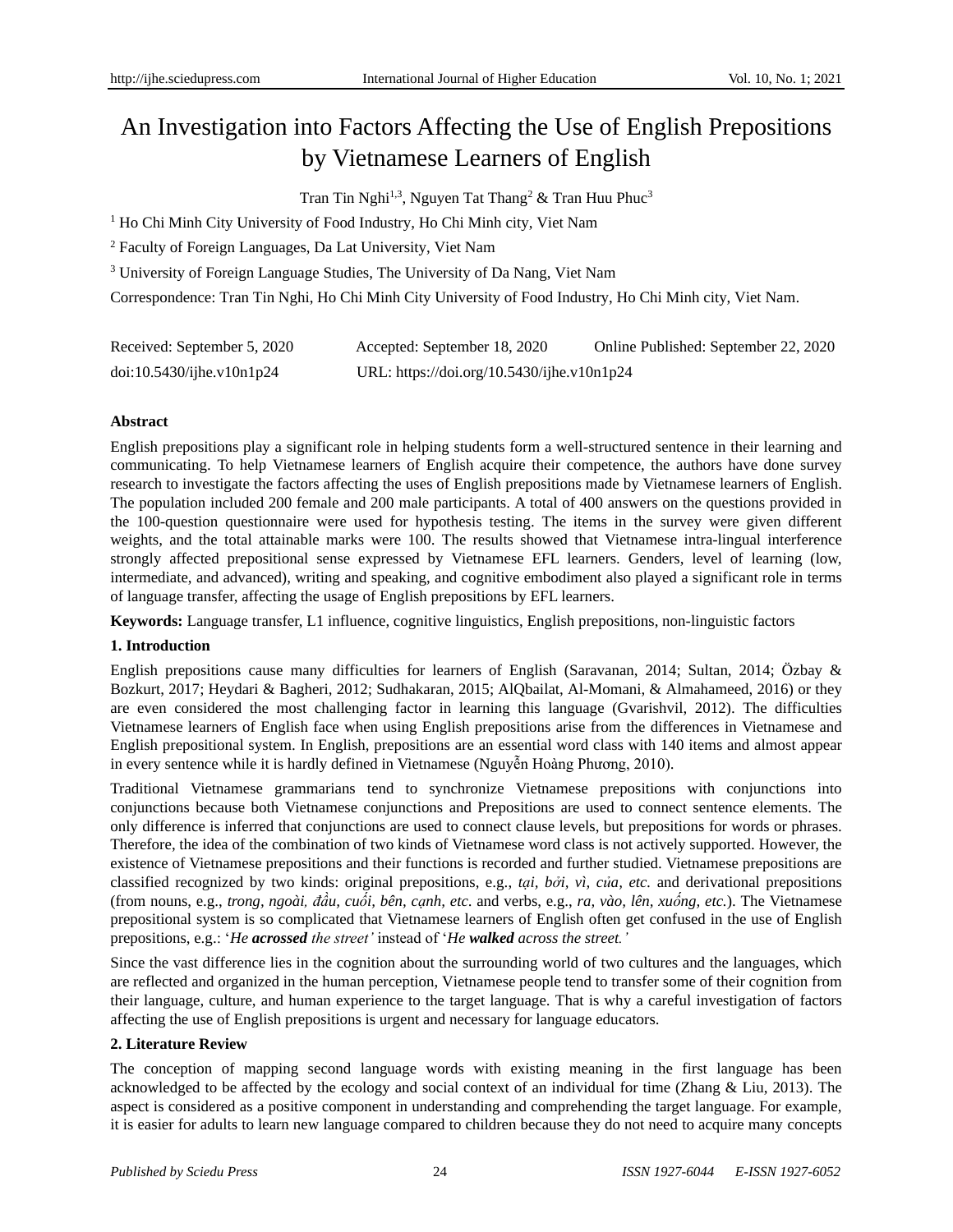but new verbal symbols that represent these ideas (Rączaszek-Leonardi, Nomikou, & Deacon, 2018). A guided context during language learning offers learners an opportunity to learn the differences between concepts and words at the level of explicit knowledge. However, it does not necessarily lead to the implicit or automatic change process in the suggested conceptual level. In regards to the socio-ecological model, adults learn a new language easily because they are more exposed compared to toddlers or teenagers. The new language helps them to gain knowledge to map prevailing concepts obtained through the use of the first language. Given that teaching target language has explicit nature, an individual must consider the level at which the explicit teaching will influence the conceptual streamlining.

Cognitive studies of transfer are entirely new to linguistics recently. Not many researchers have carried on that line of business because it was complicated and intense. Only some of the studies focus on the major lexical categories (Giang & Khuong, 2014; Borovsky & Elman, 2006; Netra, 2016), L2 word order processing (Erdocia & Laka, 2018; Lee, Lu, & Garnsey, 2013; McDonald, 2008; Cat, Klepousniotou, & Baayen, 2015), language skills (Tare & Gelman, 2010; Burchinal, et al., 2000), teaching grammar (Raflis & Lase, 2018; Tian, 2015; Kermer, 2016), but not for a minor lexical group of words such as prepositions or particles. Few cognitive analyses of preposition have been studied so far; However, the field of these researches are mainly focused on language teaching (Wijaya & Ong, 2018; Hung, Vien, & Vu, 2018). That is why the research gap for conceptual transfer is open up at present.

Jarvis and Pavlenko (2008) have developed a conceptual framework for detecting language transfer, also called Cross-linguistic Influence (CLI), concerning factors in its processes and conditions (p. 175). The first category involves linguistic and psycholinguistic factors. The second category mainly mentions the mental, attentional, and developmental factors that link to the cognitive maturity, universal process of SLA, learning attitudes, and attention to the language. The third category related to age, the intensity of language exposure, residence time, language proficiency, and the number and order of acquired languages. The fourth category is all kinds of factors from the language learning environment, and the fifth and last category is related to the language use factors.

After examining and studying several concepts regarding conceptual transfer on CLI, it was appropriate to develop an improved conceptual framework emphasizing on the social-ecological model and biopsychosocial model. The proposed framework embodies the multifaceted interactions that involve mutual repercussions between biological, social, and psychological constructs of the conceptual transfer. The framework suggests that nonlinguistic factors concerning language transfer act as both barriers and facilitators to support psychological, biological, and social effects on an individual's ability to learn a target language. Additionally, the constituents of the framework do have a unidirectional cause-consequence temporality. These aspects have causality systems and processes that influence one another over time and space in an interconnected way.

#### **3. Methodology**

#### *3.1 Participants*

This paper aims to examine the English preposition mastery of Vietnamese native speakers. The data are collected from 400 participants from secondary students to adult learners in Vietnam. The participants' ages are above 11. Most of the participants who are spending their academic life in schools or universities must learn English at one of the compulsory subjects at school. English is taught in schools as a school year exit for the next levels in their 9th and 12th grades. The research divided the total of the sample (400 participants, *more significant than the minimum must-have number of 385*) into four small groups for conducting a study such as secondary, high school, college, and graduate levels with the balance in a quantity of 100. Below are demonstrations for each of the groups.

| <b>Graduates</b> | Sample size | Jobs              |
|------------------|-------------|-------------------|
| Under 30         | 25          | Multidisciplinary |
| Under 40         | 25          | Multidisciplinary |
| Under 50         | 25          | Multidisciplinary |
| Under 60         | 25          | Multidisciplinary |
| Total            | 100         |                   |

Table 1. Sample sizes according to graduates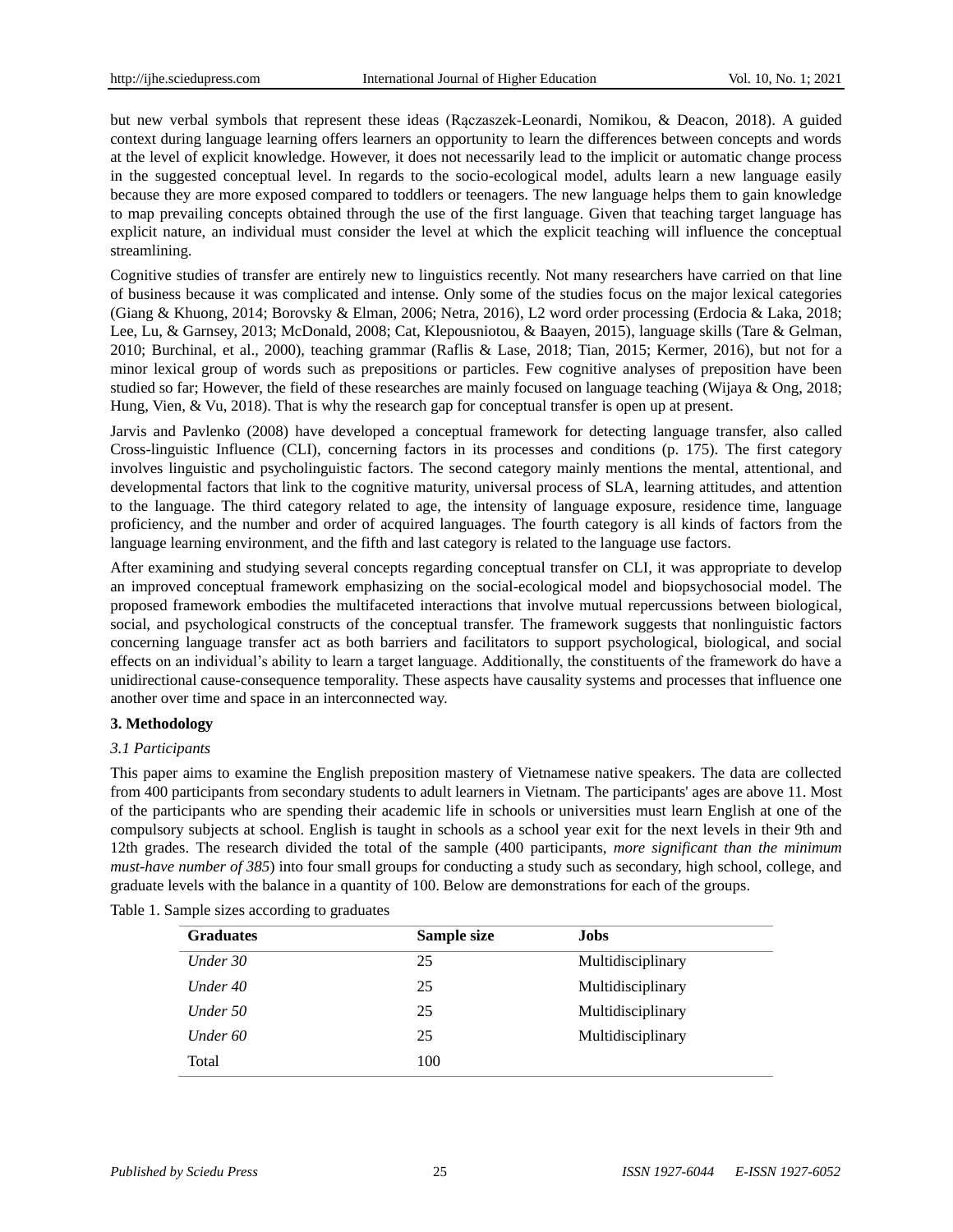#### Table 2. Sample sizes according to universities

| University                                                                 | Sample size | <b>Major</b>      |
|----------------------------------------------------------------------------|-------------|-------------------|
| Ho Chi Minh City University of Food Industry                               | 25          | Multidisciplinary |
| Da Lat University                                                          | 15          | Social Science    |
| The University of Da Nang – University of $15$<br>Foreign Language Studies |             | English Major     |
| Ha Noi University                                                          | 15          | Chinese major     |
| Can Tho University                                                         | 10          | French Major      |
| <i>Others</i>                                                              | 20          | Multidisciplinary |
| Total                                                                      | 100         |                   |

Table 3. Sample sizes according to high schools

| <b>Highschool</b>    | Sample size | <b>Grades</b>  |  |
|----------------------|-------------|----------------|--|
| Public               | 50          | $10 - 11 - 12$ |  |
| Private              | 30          | $10 - 11 - 12$ |  |
| <i>International</i> | 15          | $10 - 11 - 12$ |  |
| Study abroad         | 5           | $10 - 11 - 12$ |  |
| Total                | 100         |                |  |

Table 4. Sample sizes according to secondary schools

| <b>Secondary</b>                  | Sample size | <b>Grades</b>   |  |
|-----------------------------------|-------------|-----------------|--|
| Public                            | 50          | $6 - 7 - 8 - 9$ |  |
| Private                           | 30          | $6 - 7 - 8 - 9$ |  |
| International                     | 20          | $6 - 7 - 8 - 9$ |  |
| Total                             | 100         |                 |  |
| 5. Summary of Survey Particinants |             |                 |  |

Table 5. Summary of Survey

| Variable | <b>Observations</b> | Minimum | Maximum | Mean   | <b>Std.</b> deviation |
|----------|---------------------|---------|---------|--------|-----------------------|
| Female   | 200                 | 10.000  | 96.000  | 50.547 | 18.526                |
| Male     | 200                 | 10.000  | 96.000  | 48.622 | 22.109                |

The participants' data are separated into different categories aiming at investigating factors that may affect to CLI on the use of English prepositions by Vietnamese learners of English.

#### *3.2 Instrumentation*

The questionnaire consists of four parts. The first part is designed to collect all data related to social and psychological factors, language intensity, age, residence time, the number of acquired languages. The second part is a multiple-choice test with the most common English prepositions employed to investigate linguistic factors. The third part is writing with guided words and pictures task to investigate Vietnamese learners of English competence in language use. The last part is the cloze-test to measure the participants' English proficiency in using English proficiency. All tests are administered in one paper test and graded with 100 points. (See the Appendix)

## *3.3 Materials*

The materials used in the research are the exercises of 10 units (from unit 13 to unit 22) in Part II of the book entitled *English Pronouns and Prepositions* (Swick, 2011)*.* Prepositions are chosen for the research because they are sometimes underestimated and thought to be straightforward ones. The number of questions is randomly selected from the book with an equivalent amount. (See appendix).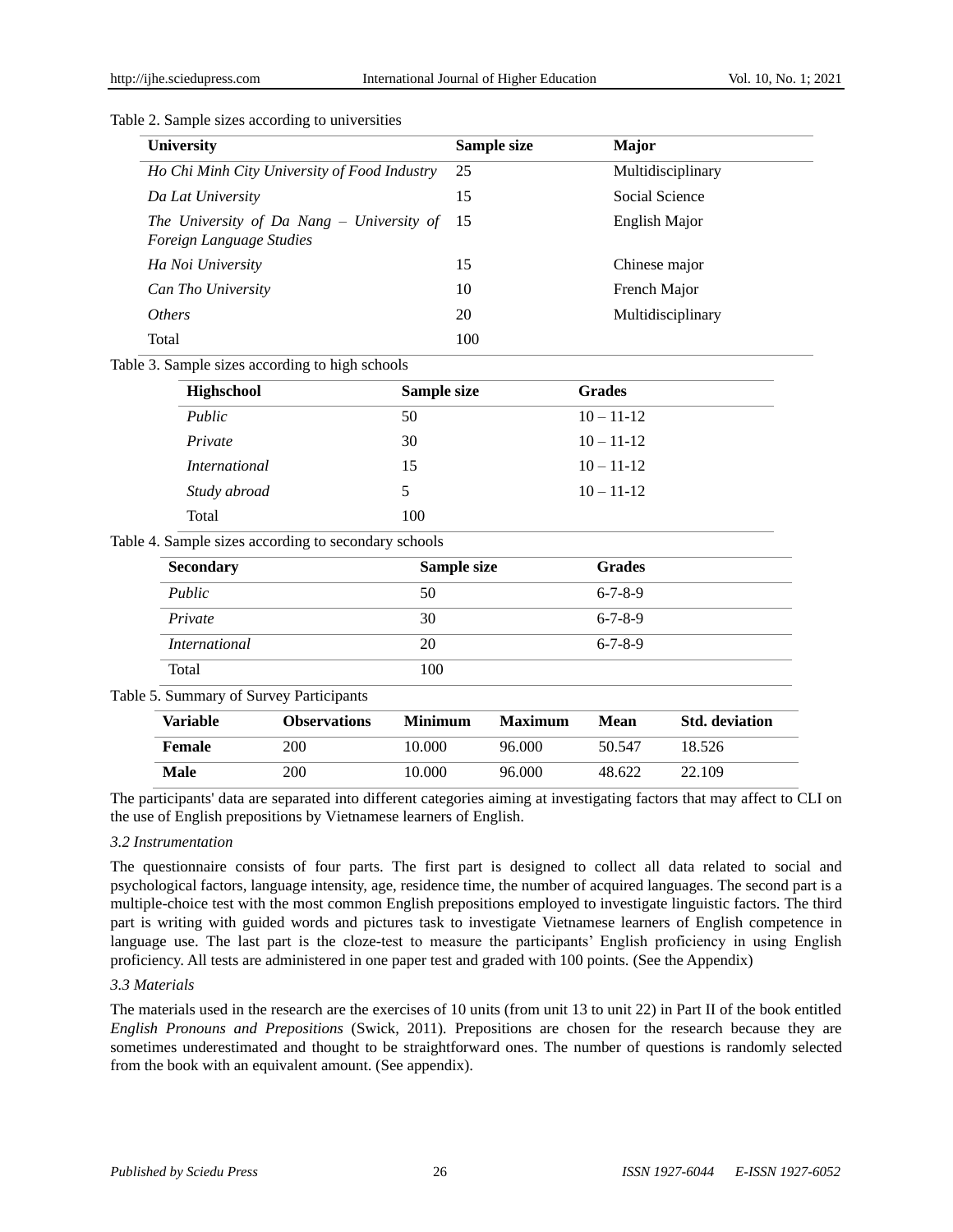# *3.4 Statistical Coding*

The deletion of English prepositions was used to assess their overall semantic accuracy and capability to fill in the blanks appropriately in this test. In the first test, the correct answers were coded with digit "0" and incorrect answers with the digit "1-3" in order to analyze the frequency of correct and incorrect of the reach of questions. The coding was marked from 0 to 3, based on the proximity to the correct answer, which was coded 0. The second and fourth tests were designed to asked participants to describe the place or spatial relation of an item with the other things in the text with the help of the pictures. There were five pictures in total. The questions were given different weights, and the total attainable marks were 100 marks.

## **4. Findings and Discussion**

## *4.1 Relationship between Vietnamese Intra-Lingual Interference and Prepositional Senses Expressed by Vietnamese EFL Learners*

The study put up the hypothesis that Vietnamese intra-lingual diversity does not relate to prepositional senses shown by Vietnamese EFL learners. Based on the scores obtained from the test questions on the questionnaire, the data were obtained and analyzed using statistical techniques and compared against the score they scored in the multiple-choice test. The marks were ranked from 0 to 100, according to the way they performed in the multiple-choice test.

From the results obtained, it shows that the mean score of the participants, Vietnamese learners of English, whose English is their second or foreign language, had the lowest with a mean of 56/100 in comparison with other groups whose numbers of acquired languages are more than two. The high standard deviation of 126 about mean meant that there was a massive difference amongst the EFL learners.

Basing on the mean values, it reveals that learners who only study English as their foreign language had difficulties in using English prepositions. This result meant that the Vietnamese Intra-lingual effect has a negative influence on the use of English prepositions.

The outcome, these calculations revealed that intra-lingual diversity had a significant factor in influencing the use of prepositions. It could be noticed that the value of p 0.000183 to be a smaller figure than 0.05. This result infers that there exists a significant effect of Vietnamese intra-language interference on the use of prepositions.

| <b>ANOVA</b>        |              |      |          |   |                             |        |
|---------------------|--------------|------|----------|---|-----------------------------|--------|
| Source of Variation | SS           | df   | МS       | F | $P-value$                   | F crit |
| Between Groups      | 10171.89 2   |      | 5085.944 |   | 8.794455  0.000183  3.01851 |        |
| Within Groups       | 229011.8 396 |      | 578.3126 |   |                             |        |
| Total               | 239183.7     | -398 |          |   |                             |        |

Table 6. Summary of the ANOVA test on different groups of learners

It is evident and essential that in Vietnam, oral and written modalities of their language are a crucial part of social and communication interaction. At homesteads, written and verbal communication are essential, even to a point where young ones are traditionally taught to listen, read, and write their Vietnamese language. In schools, churches, and even public domain activities, it mainly involves people interacting and communicating extensively in Vietnamese. The Vietnamese practice context gives the use of the English prepositions by EFL learners no chance to use them. It seems possible only in the classwork domain that the use of English prepositions is emphasized and reinforced. At this point, there will always exist a conflict between English prepositions, structure, pronunciation, and even spelling to those who only English as their foreign language in comparison with the participants who have more than one acquired language. Still, the difference is very slightly (coefficient range 0.78- 0.87). Hence, it can be concluded that some of the participants of the survey have a greater ability in the use of English prepositions (those with at least two foreign languages) while Vietnamese learners of English as their second language only perform with the lower scores. Therefore, there is evidence to show that intra-lingual diversity has a significant effect on the use of English prepositions by Vietnamese EFL learners.

# *4.2 Gender Difference in Terms of Negative Transfer when Acquiring English Prepositions*

To test if there exists no significant difference between genders in the use of the prepositions, data on the participants' final score against their respective gender was tabulated. This data were manipulated later with a Chi-Square test. The result from the survey was used to test the hypothesis that gender does not take part in shaping a person's command of the use of English prepositions. Table 5 shows how 200 females and 200 males performed in the use of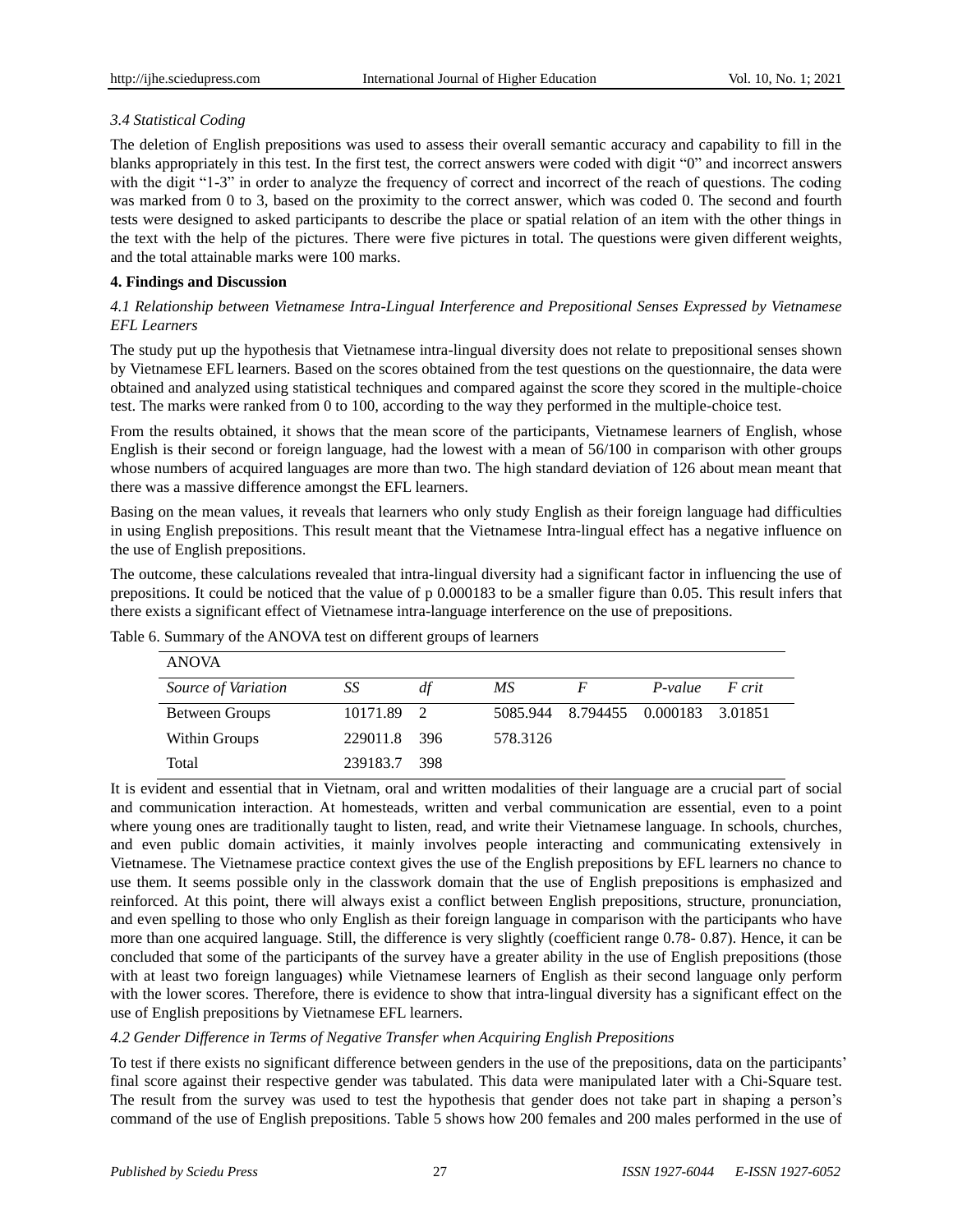English prepositions. Considering the mean value obtained of 50.547 for females and 48.622 for males, and the standard deviation value of 84.7 show that there is a slight difference between the two genders, with the difference pointing in one direction, implicating that female had better use of English prepositions than male students had. This finding is also evident from the questions 31, 48, 57, 68, and 72 in the test, where the differences between the female and male performance in the use of English prepositions are noticeable easily. Because most males never attempted these questions, they have difficulties with questions consisting of complex English prepositions. 67% of male participants failed these questions compared to their female counterparts. Furthermore, the results from the Chi-square test revealed that it is of significance statistically the effect of gender on prepositions choice by Vietnamese EFL learners, as p (0.00062) was less than 0.005 (See Table 7). There exists a difference between male and female performances in the use of English prepositions that do not express themselves enough to be noticed. An explanation that can be given to support this argument is that female students like to express themselves, verbally better than male students. That gives them more exposure to the use of prepositions more often. Female sex tends to use oral learning strategies and social orientation effectively more than males in learning English. The results on the speaking test (interviews) showed that 60% of female participants performed well while male students managed a score of 49%. Generally, from this study, it can be reported that gender plays a significant role in shaping the use of English prepositions by Vietnamese EFL learners.

|  |  |  |  |  | Table 7. Summary of Chi-square test on Gender Grade Distributions. |
|--|--|--|--|--|--------------------------------------------------------------------|
|--|--|--|--|--|--------------------------------------------------------------------|

| Chi-square (Observed value) | 48.698 |
|-----------------------------|--------|
|                             |        |
| Chi-square (Critical value) | 49.802 |
|                             |        |
| DF                          | 35     |
| p-value                     | 0.0062 |
|                             |        |
| Alpha                       | 0.05   |
|                             |        |

*As the computed p-value is smaller than the significance level alpha=0.05, one rejects the null hypothesis H0.*

The results also show that Questions 1-60 were easy questions, while 61-100 were assumed to be problematic questions. From the variance calculated is shows a wide spread of answers given by the participants on the question. The variance range is large (19.16-24.167), meaning the answers given by participants were far from the correct choice.

#### *4.3 The Tendency of Vietnamese Learners to Use Simple Preposition Rather Than Complex Preposition*

In order to determine the ability of Vietnamese learner's proficiency to comprehend and use simple or complex prepositions, a multiple-choice test was used as a tool to assess the EFL learner's knowledge of their specific structure. Besides, the prepositions in the questionnaire test were based on their frequency they appeared in the Vietnamese education system textbooks. The test included 14 simple questions and 20 complex prepositions. (See table 9). A demonstration in Table 8 shows that the college participants (55.68) performed better than graduate participants (39.87) on the study test did. Furthermore, the reveals that the total mean of all answers by both college participants and graduate participants on both complex and simple prepositions was around 45. These results infer that Vietnamese learners of English have knowledge on the use of English prepositions. Though a small disparity exists in the percentages between college and graduate, there is a statistically important significant disparity between the two groups data in terms of using the English prepositions. The statistical significance (0.0123) is smaller than 0.05 (see Table 10). This reveals that the use of English prepositions by Vietnamese EFL learner's proficiency level plays a crucial role in the understanding of simple and complex prepositions. Tables 4 and 6 show a detailed statistical description of the results. It comprehensively reveals the percentage of false answers on each case on the test (simple and complex prepositions). Considering the performance of both college participants and graduate participants concerning the simple prepositions of one word, it is evident that more than 42.43 (Mean) of the simple prepositions and 52.45 (Mean) are problematic to the EFL learners. The higher portion of incorrect answers for complex prepositions questions in the survey is also consent between college participants (49.65% and 55.68%) and graduates (36.00% and 19.87%). A look at what type of questions were attempted, and those performed well in other questions of the survey was done. There was a tendency of most participants not to attempt questions that seemed hard, and the high variance calculated below could reveal that most had their answers far from the correct choice. This survey shows that Vietnamese EFL learners in this survey have difficulties in their use of complex English prepositions (with more than two-word prepositions).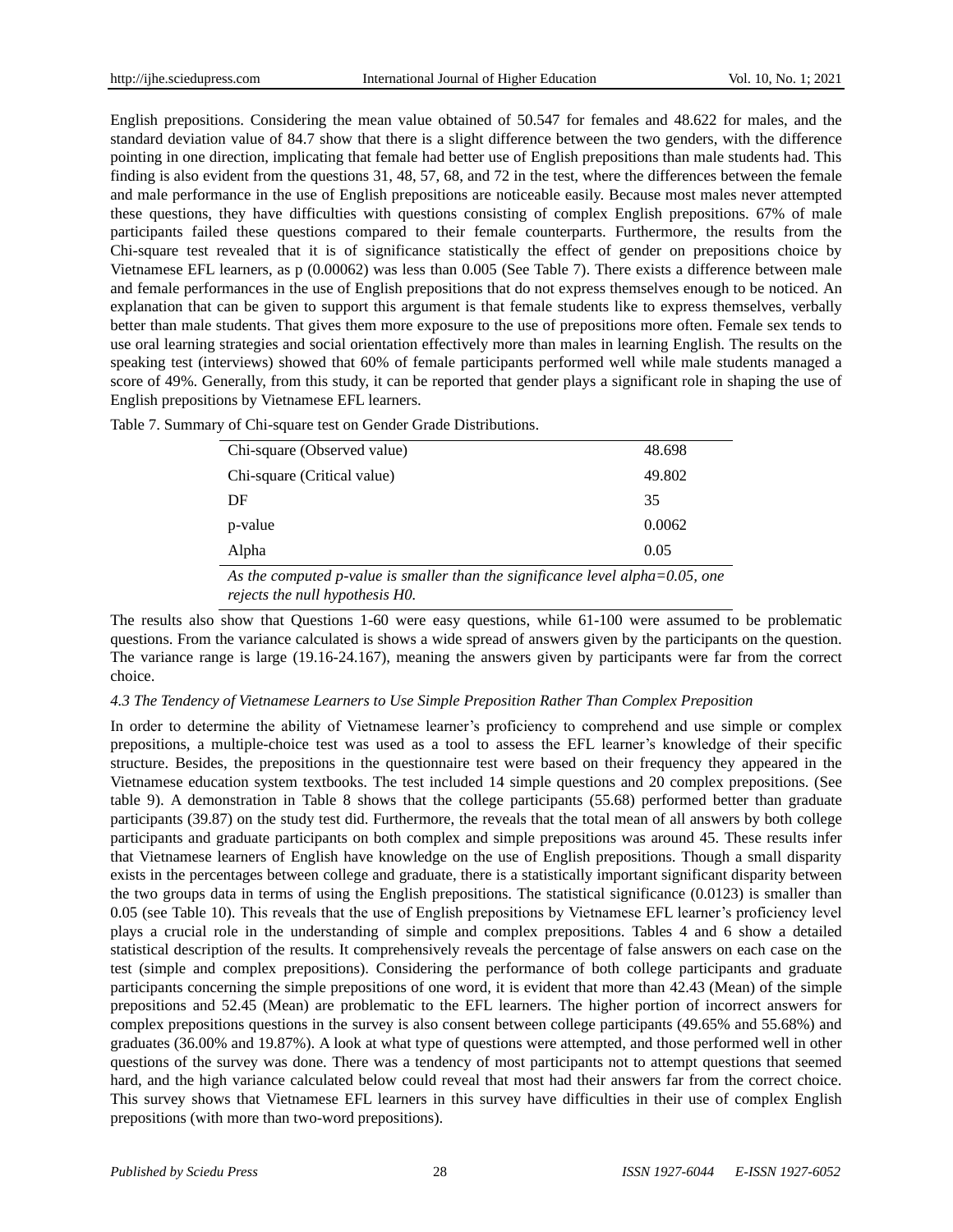Table 8. Results of incorrect answers for Simple Prepositions and Complex Prepositions

|                       | College | Graduate | Means of total answers $(\%)$ |
|-----------------------|---------|----------|-------------------------------|
| Simple preposition    | 49.65   | 36.00    | 42.43                         |
| Complex preposition   | 55.68   | 39.87    | 52.45                         |
| Mean for total answer | 53.4    | 41.54    | 45.65                         |

Table 9. Table showing compound and Simple Prepositions in the Test

|    | Simple prepositions                                                               |    | Complex prepositions |
|----|-----------------------------------------------------------------------------------|----|----------------------|
| 1. | In                                                                                | 1. | according to         |
| 2. | Until                                                                             | 2. | in reference to      |
| 3. | With                                                                              | 3. | ahead of             |
| 4. | After                                                                             | 4. | in regard to         |
| 5. | Before                                                                            | 5. | apart from           |
| 6. | Since                                                                             | 6. | in spite of          |
| 7. | Up                                                                                | 7. | because of           |
| 8. | Over                                                                              | 8. | instead of           |
| 9. | Within                                                                            | 9. | by means of          |
|    | 10. Throughout                                                                    |    | 10. on account of    |
|    | 11. Off                                                                           |    | 11. by way of        |
|    | 12. For                                                                           |    | 12. out of           |
|    | 13. At                                                                            |    | 13. in back of       |
|    | 14. On                                                                            |    | 14. up to            |
|    |                                                                                   |    | 15. in front of      |
|    |                                                                                   |    | 16. with respect to  |
|    |                                                                                   |    | 17. in exchange for  |
|    |                                                                                   |    | 18. as far as        |
|    |                                                                                   |    | 19. as well as       |
|    |                                                                                   |    | 20. as a result of   |
|    | Table 10. Table Showing T-Test of Variation between Diploma and Bachelor Students |    |                      |

|                                          | N   | M    | SD    | т         | Df  | Sig  |
|------------------------------------------|-----|------|-------|-----------|-----|------|
| Proficiency level (Complex prepositions) |     |      |       |           |     |      |
| College degree students                  | 400 | 1.61 | 0.253 | $-2.675$  | 624 | 0.01 |
| Graduate degree students                 | 400 | 1.25 | 0.154 | $-2.7543$ | 624 | 0.01 |
| Proficiency level (Simple prepositions)  |     |      |       |           |     |      |
| College degree students                  | 400 | 1.67 | 0.243 | $-3.653$  | 624 | 0.01 |
| Graduate degree students                 | 400 | 1.47 | 0.29  | $-2.6443$ | 624 | 0.01 |

*4.5 Difference Among Low, Intermediate, and Advanced Levels of EFL Learners in Terms of Negative Transfer Impacting on a Specific Preposition Usage*

To evaluate the relationship between levels of learning and the use of prepositions, the analysis variants to investigate this was the individual respondent's total scores with the variation of their level of learning. A Chi-Square test was also used here to evaluate the effect. The outcome from the study was to test the hypothesis that no significant difference exists amongst the low, advanced, and intermediate levels of EFL students in the context of transfers that affect the use of English prepositions. The data were separated to examine the performance of 50 low-level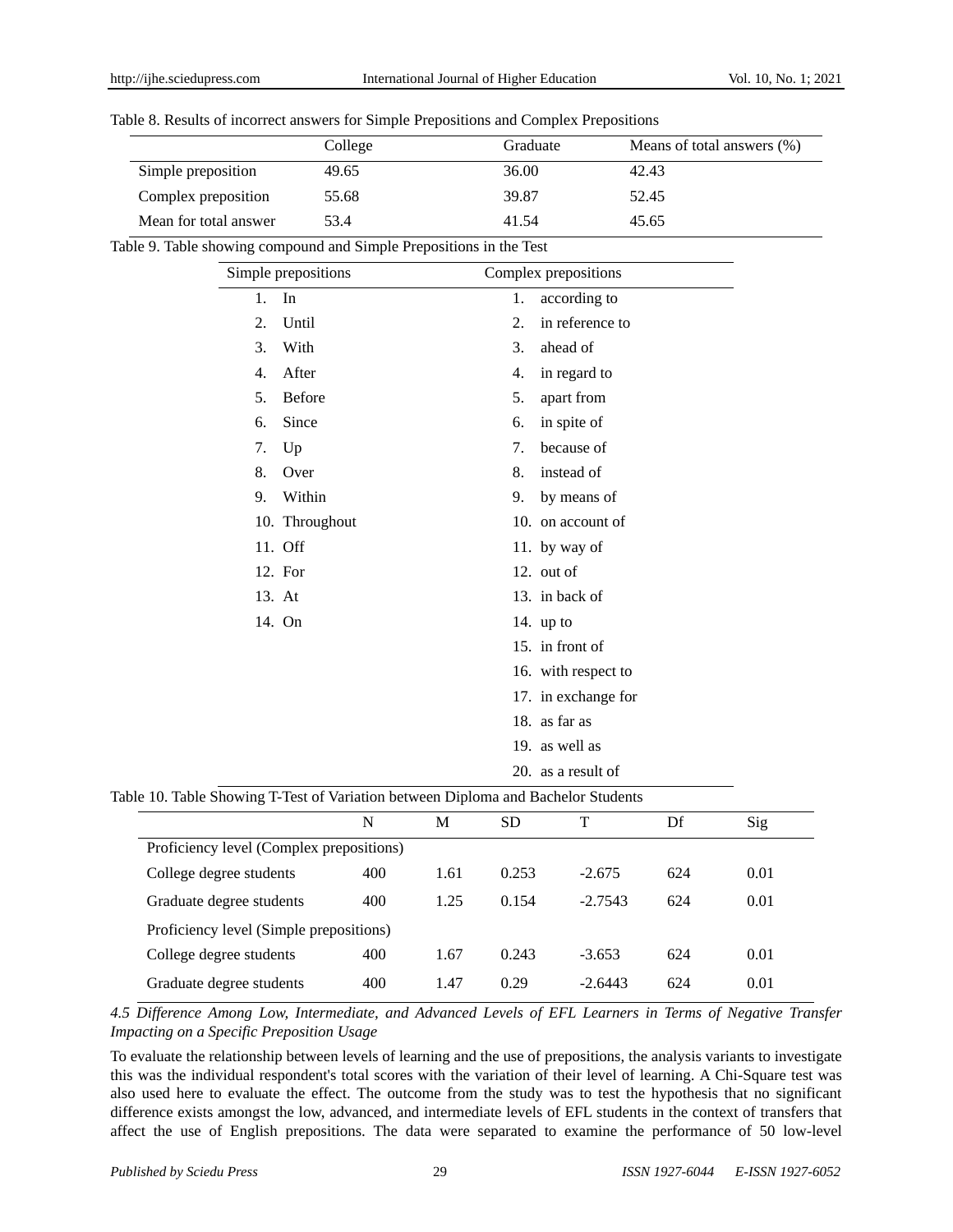(secondary and high school), 50 intermediate-level (college) and 50 advanced-level (post-graduate) learners to prepositional use in the study. The results obtained reveal an important and very significant negative relationship between the EFL learners who participated in the survey level of learning and their performance in the questionnaire test given. It was indicated that the participants who sailed from the low level of classes attained higher scores than those from senior classes. These results found here were considered very strange, as the 'critical period' hypothesis cannot justify this outcome because students in this survey started learning English (using prepositions) at the low-level classes. Therefore, participants from the senior level of education should be scoring higher total scores than low-level learners. This necessitates perhaps one to explore into the context of the use of English prepositions critically in order to give relevance to these results from the study. To explain this, students from the lower levels of education had more time learning; reciting and exposure were the daily use of the English prepositions in the Vietnamese education system, at least under the instructions of the teachers. They were better off than their senior counterparts who did not get the pressure to use English prepositions. The factor of exposure and practice played a crucial role here more. The level of learning here reveals that it is not simply the time or number of classes one spends in English. Generally, this meant that the participants from lower-level classes were more able students than those from senior classes. This result explains why low-level learners had managed higher scores than those of intermediate and advanced levels. One can only conclude that way basing on the total group score mean, but an evaluation of the data using the Chi-test determines the significance.

Table 11. Total Score Level of Learning Distribution of independence between levels of learning (low, intermediate and advanced)

| Chi-square (Observed value) | 47.698  |
|-----------------------------|---------|
| Chi-square (Critical value) | 48.802  |
| DF                          | 35      |
| p-value                     | 0.00472 |
| Alpha                       | 0.05    |

Table 11 illustrates that the p-value is 0.00047**,** which is smaller than 0.005. This result infers that the level of learning amongst Vietnamese EFL learners has a significant effect on the use of English prepositions. The table 11 shows the distribution between levels of learning and scores in the Chi-Square test. From the descriptive test also, it is noticeable that more of the low-level participants attempted the descriptive analysis, which is 56 participants, compared to a score of 34 for advanced and 26 for intermediate levels of learning.

## *4.6 Cognitive Embodiment and the Difference among Regions in Terms of Language Transfer Affecting the Usage of Specific Preposition*

Participants were asked to describe some pictures drawn on the questionnaire paper briefly. This was to test the interference of using local prepositions by the participants. The Vietnamese learners could only handle around ten common simple prepositions, which accounts for nearly 25% of the total 45 English spatial prepositions. Thus, it could be noticed that there existed a tendency of participants to be dictated by cognitive embodiment on how or what prepositions to use. Most of the participants were concerned about the world they could see but not the unseen. The most commonly used preposition was 'on" with a frequency of 330 and "in" with 256 in their descriptive essay. Some of the prepositions like "outside, along, through" and "against" were used once. Most of the participants focused much on the 'surface' and simple phrases. They did not know geometric factors that could make them use complex prepositions like "behind," "next to" and even "beyond." The EFL learners regarded that something described is already on or either in the picture drawn. They were never worried about the gaps in which it could be similar to in the same picture.

These three sentences were removed from part 5 of the questionnaire with the mistakes in using the prepositions due to the negative transfers from their native mother languages. It can be revealed that sentences formulated above were negatively interchanged from their native Vietnamese mother tongue dialect, structures, and semiotics when they were told to write. The cause of this effect is that it is from two unrelated cultures in identifying their intelligent embodiment. Generally, Vietnamese persons usually establish themselves as a central point to test some of the things in the universe. They judged objects without their relationship to a position. Prepositions like "on" with fundamental space meaning of to have contact with the surface was lost during the entire action of transferring words from their native languages. If could be assumed "on" the lady as in sentence 2 above, the bulb would have been having contact on the lady's head or at least one of her body parts, and it could be said 'the bulb' is on the ceiling then they would be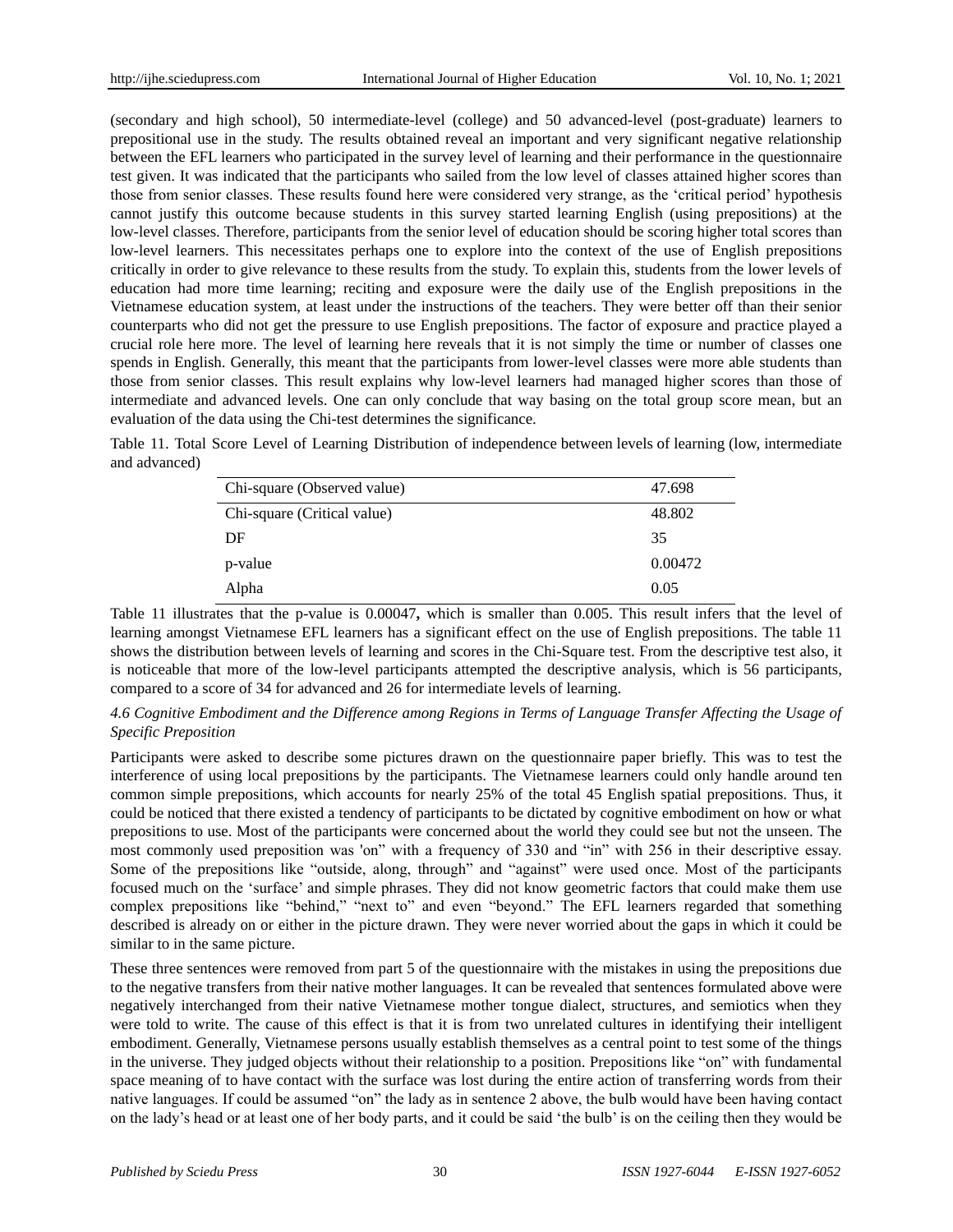no bulb in the room. This supports the hypothesis that prepositions "over" and "up" that imply sight are mostly used than the prepositions like "beneath" and "below" that lack sight. This is because they are the first to interact with and are easier to remember. In addition, the negative impact of the first language affected those EFL learners who could not identify the positional meaning of the preposition, for example "below" and "in". Because the Vietnamese EFL learners start to interact with English prepositions at school with all the background community experiences, there is likely to be a tendency that competency and development in the use of English prepositions will definitely be affected.

#### **5. Conclusion**

The paper was to investigate the factors that may affect the use of English prepositions by Vietnamese native speakers. It is essential that six findings from the study contribute some facets to the fields of CLI under the cognitive perspective. From this study, it shows that that Vietnamese intra-lingual interference negatively contributes to prepositional sense expressed by Vietnamese EFL learners. Furthermore, it explains that genders, level of learning (low, intermediate, and advanced), writing and speaking, and cognitive embodiment play a significant role in terms of language transfer, affecting the usage of English prepositions by EFL learners. Also, this study revealed that Vietnamese transfer negatively influences the acquisition and use of English prepositions and has difficulties in using both simple and complex prepositions. For further research in the future, authors suggest the framework for analyzing the conceptual transfer as follow:



#### **References**

AlQbailat, N. M., Al-Momani, I. M., & Almahameed, Y. S. (2016). Prepositions in Use: Prepositions of Standard, Prepositions of Possession and Prepositions of Accompaniment. *Advances in Language and Literary Studies, 7*(4), 1-6. https://doi.org/10.7575/aiac.alls.v.7n.4p.1

Bonvillain, N. (2003). *Language, culture, and communication.* Upper Saddle River,NJ: Prentice Hall.

Borovsky, A., & Elman, J. L. (2006). Language input and semantic categories: a relation between cognition and early word learning. *Journal of Child Language, 33*(4), 759-790. https://doi.org/10.1017/S0305000906007574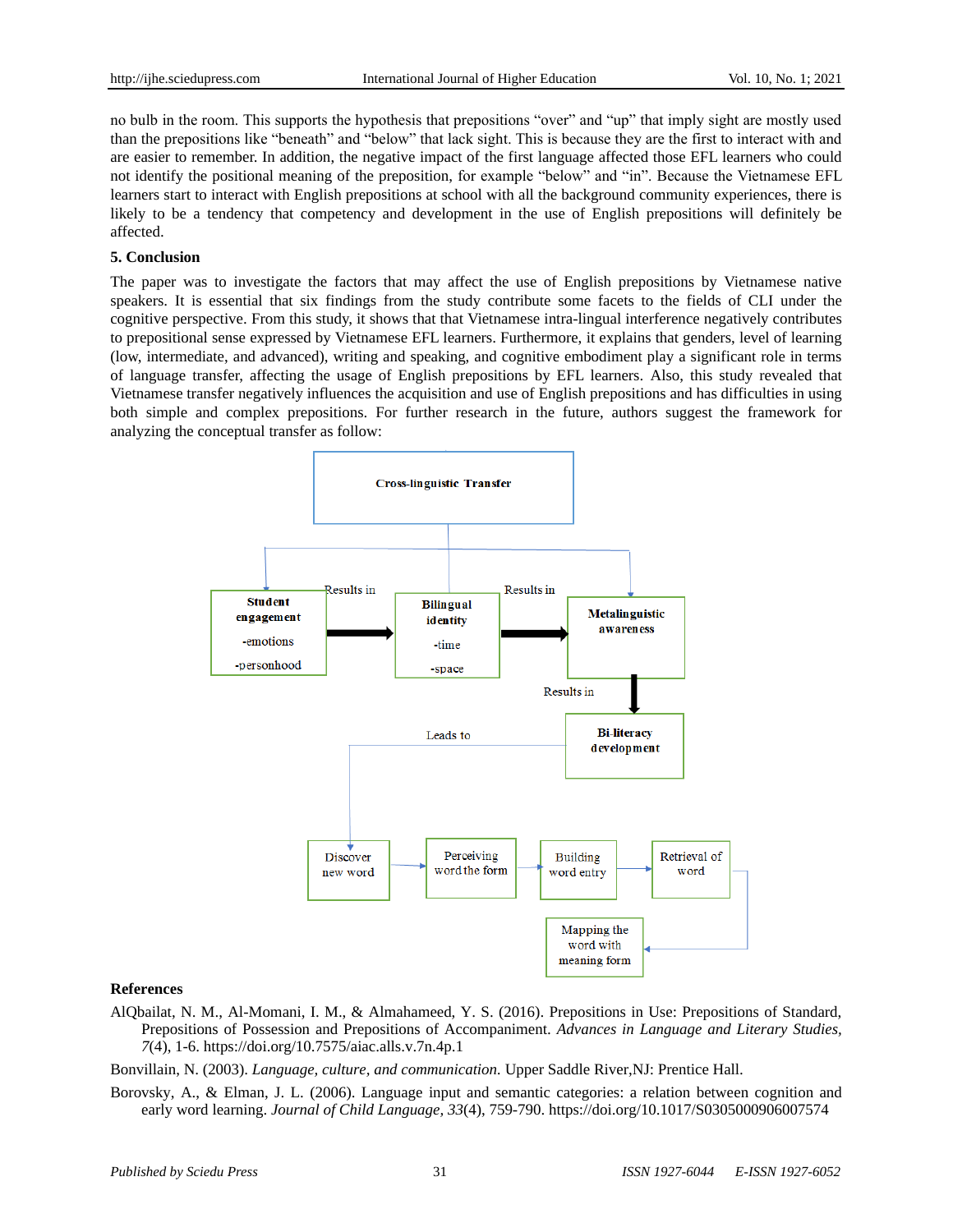- Burchinal, M., Roberts, J. E., Riggins, R., Zeisel, S. A., Neebe, E. C., & Bryant, D. M. (2000). Relating quality of center-based child care to early cognitive and language development longitudinally. *Child Development, 71*(2), 339-357. https://doi.org/10.1111/1467-8624.00149
- Cat, C. D., Klepousniotou, E., & Baayen, R. H. (2015). Representational deficit or processing effect? An electrophysiological study of noun-noun compound processing by very advanced L2 speakers of English. *Frontiers in Psychology, 6*, 77-77. https://doi.org/10.3389/fpsyg.2015.00077
- Erdocia, K., & Laka, I. (2018). Negative Transfer Effects on L2 Word Order Processing. *Frontiers in Psychology, 9*, 337. https://doi.org/10.3389/fpsyg.2018.00337
- Gay, L. R., Mills, G. E., & Airasian, P. W. (2011). *Educational Research: Competencies for Analysis and Applications.* California: Pearson.
- Giang, T. T., & Khuong, L. Q. (2014). A Study of Some Linguistic Features of the Transferred Negation of Cognitive Non-Factive Verbs in English. *International Journal of Language and Linguistics, II*(3), 140-144. https://doi.org/10.11648/j.ijll.20140203.12
- Gvarishvil, Z. (2012). Interference of L1 Prepositional Knowledge in Acquiring of Prepositional Usage in English. *Akdeniz Language Studies Conference 2012* (pp. 1565-1573). Antalya: Procedia - Social and Behavioral Sciences. https://doi.org/10.1016/j.sbspro.2013.01.224
- Hai, L. M., & Tuoi, P. T. (2009). Vietnamese Lexical Functional Grammar. *International Conference on Knowledge and Systems Engineering* (pp. 168-171). Ho Chi Minh City: IEEE. https://doi.org/10.1109/KSE.2009.45
- Heydari, P., & Bagheri, M. S. (2012). Error Analysis: Sources of L2 Learners' Errors. *Theory and Practice in Language Studies, II*(8), 1583-1589. https://doi.org/10.4304/tpls.2.8.1583-1589
- Hung, B. P., Vien, T., & Vu, N. N. (2018). Students' Responses to CL-Based Teaching of English Prepositions. *Eurasian Journal of Educational Research, 18*(73), 41-58. https://doi.org/10.14689/ejer.2018.73.3
- Jarvis , S., & Pavlenko, A. (2008). *Crosslinguistic influence in language and cognition* (Vol. 54). New York/London: Routledge. https://doi.org/10.4324/9780203935927
- Kermer, F. (2016). *A Cognitive Grammar Approach to Teaching Tense and Aspect in the L2 Context*. Retrieved from https://amazon.com/cognitive-grammar-approach-teaching-context/dp/1443877662
- Lee, E. K., Lu, D. H., & Garnsey, S. M. (2013). L1 word order and sensitivity to verb bias in L2 processing. *Bilingualism: Language and Cognition, 16*(4), 761-775. https://doi.org/10.1017/S1366728912000776
- McDonald, J. L. (2008). Differences in the cognitive demands of word order, plural, and subject-verb agreement constructions. *Psychonomic Bulletin & Review, 15*(5), 980-984. https://doi.org/10.3758/PBR.15.5.980
- Murray, N., & Beglar, D. (2009). *Inside track: writing dissertations and theses.* New York: Pearson Education Limited . Retrieved from http://wrap.warwick.ac.uk/50686
- Netra, I. M. (2016). Lexical Representations of Prototypes of Semantic Primitives in Balinese Tradition and Their Meaning Configuration in English. *International Journal of Linguistics, Literature, and Culture*, 31-40.
- Nguyễn Hoàng Phương. (2010). Chức Năng của Giới Từ Tiếng Việt. *Tạp chí Khoa học Giáo dục ĐHSP Tp.HCM*, 129-139.
- Özbay, A. Ş., & Bozkurt, S. (2017). Tertiary Level EFL Learners' Use of Complex Prepositions in KTUCLE, TICLE versus LOCNESS. *The International Journal of Educational Researchers*, 32-41.
- Rączaszek-Leonardi, J., Nomikou, I. R., & Deacon, T. (2018). Language Development from an Ecological Perspective: Ecologically Valid Ways to Abstract Symbols. *Language DeEcological Psychology, 30*, 39-73. https://doi.org/10.1080/10407413.2017.1410387
- Raflis, R., & Lase, A. (2018). An Analysis of the English Gerund as Subject, Direct Object, Subject Complemet, and Object of Preposition. *Journal of Instruction-level Parallelism, 1*(2), 60-64. https://doi.org/10.36057/jilp.v1i2.161
- Saravanan, J. (2014). The Use of English Prepositions: An Empirical Study. *Journal of NELTA*, 158-168. https://doi.org/10.3126/nelta.v19i1-2.12089
- Seber, G. A., & Salehi, M. M. (2012). *Adaptive Cluster Sampling*. https://doi.org/10.1007/978-3-642-33657-7\_2
- Sudhakaran, B. (2015). Acquisition of English Language Prepositions in the Absence of Formal Grammar Teaching. *English Linguistics Research*, 88-99. https://doi.org/10.5430/elr.v4n4p88
- Sultan, A. I. (2014). Understanding Metaphor in Some English Prepositions. *Journal of Historical and Cultural Studies, 6*(19), 56-95.
- Swick, E. (2011). *English Pronouns and Prepositions.* New York: he McGraw-Hill.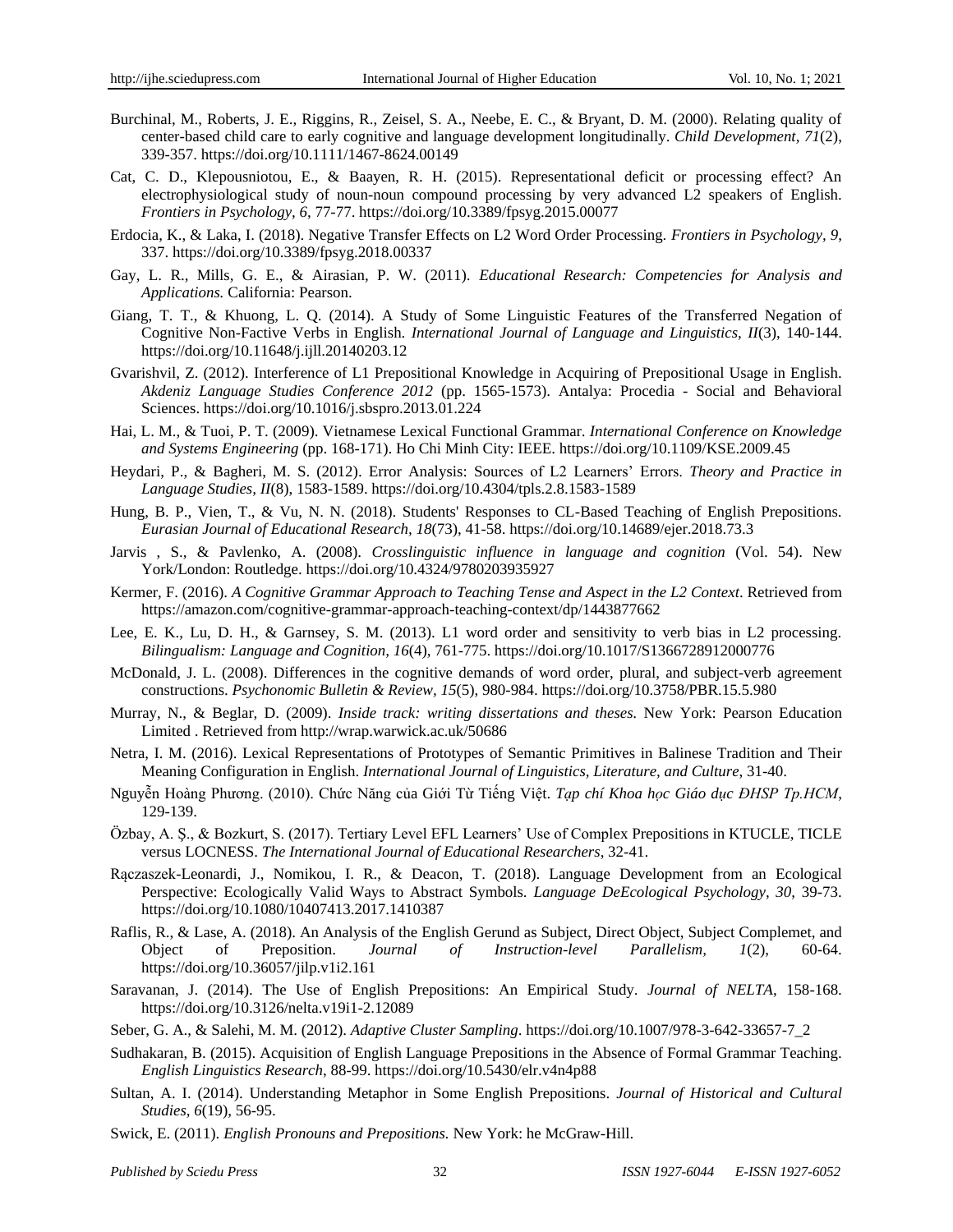Tare, M., & Gelman, S. A. (2010). Can You Say It Another Way? Cognitive Factors in Bilingual Children's Pragmatic Language Skills. *Journal of Cognition and Development, 11*(2), 137-158. https://doi.org/10.1080/15248371003699951

- Tian, C. (2015). A Cognitive Framework in Teaching English Simple Present. *English Language Teaching, 8*(3), 24-34. https://doi.org/10.5539/elt.v8n3p24
- Vu, D. V. (2017). An Empirical Study on Negative Transfer In Vietnamese Tertiary EFL Learners' English Writing. *2009 International Conference on Knowledge and Systems Engineering*, 661-668.

Weinreich, U. (1953). *Languages in contact, findings and problems.* The Hague: Mouton.

- Wijaya, D., & Ong, G. (2018). Applying Cognitive Linguistics to teaching English prepositions in the EFL classroom. *Indonesian Journal of Applied Linguistics, 8*(1), 1-10. https://doi.org/10.17509/ijal.v8i1.11456
- Zhang, H., & Liu, Y. (2013). English preposition learning and conceptual transfer: Collocation and colligation of the most frequently used prepositions. *Foreign Language Teaching and Research*, 568-580.

#### **APPENDIX**

*Survey Question for investigating English prepositions uses*

#### **I. PERSONAL INFORMATION**

1. Full name:……………………………………………………

2. Your age: ……………………………………………………

3. Your gender: a. female b. male c.-

4. Your hometown: ……………………………………………………

5. Your religion:

6. Your favourite colours: a. red b. yellow c. white d. green e. blue

f. orange g. black h. purple i. pink j. brown k. grey

7. How long do you spend reading books? a. hardly b. seldom c. 1-2 hours d. 3-4 hours e. > 4 hours

8. How do you spend your free time?

a. playing games, surfing Facebook, Zalo, reading news, etc. on mobile

b. spending time reading books

c. spending time with family and local community

d. playing sports and outdoor activities

e. others

9. Your background education

a. Secondary School qualification

- b. High school qualification
- c. Vocational qualification
- d. College qualification
- e. High education qualification
- 10. When did you start to learn English?
- a. Since primary school
- b. Since secondary school
- c. Since high school
- d. Since college or university

e. others

11. Besides Vietnamese and English, which language can you speak and write well?

*Choose the correct answer for each of the questions.*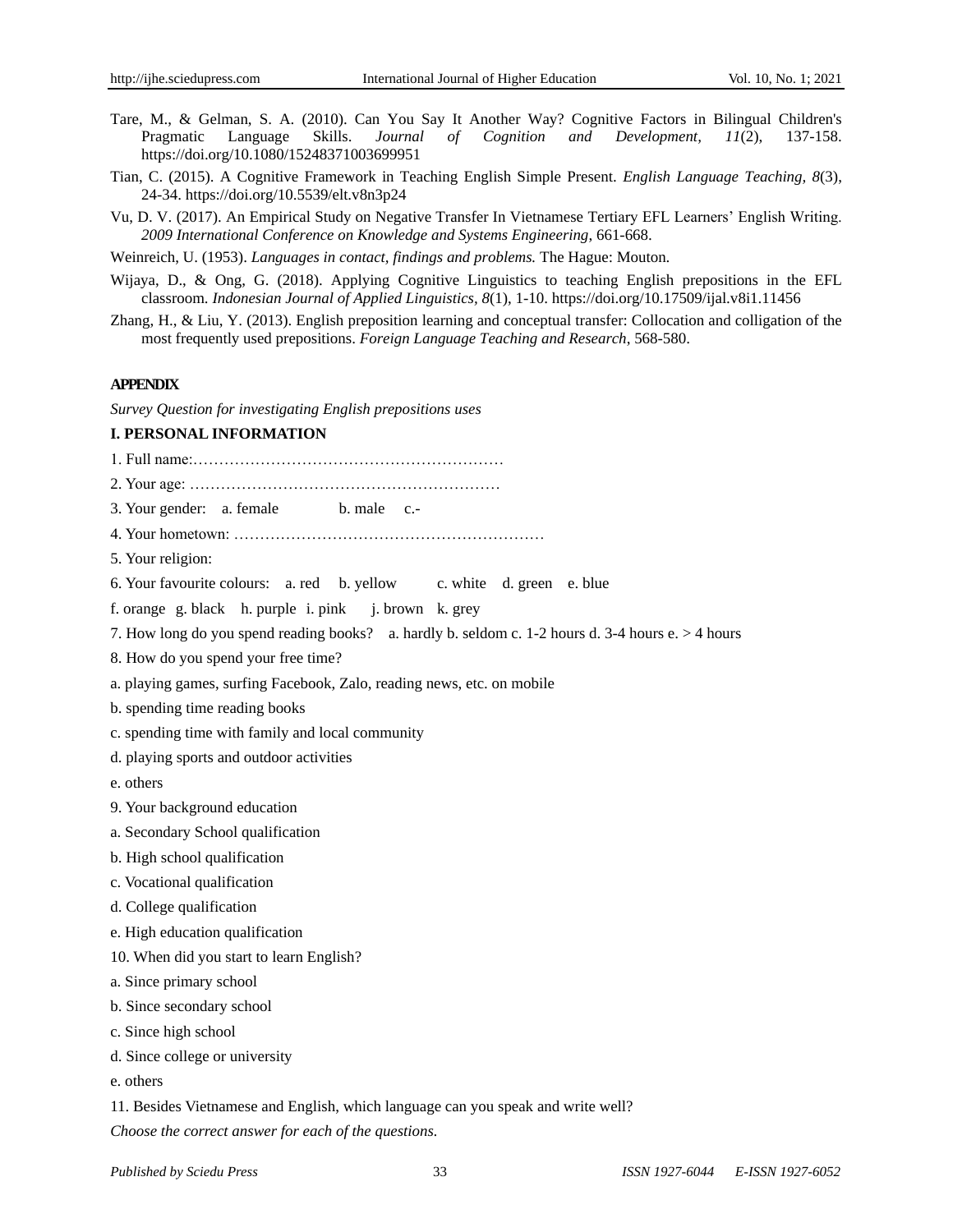| r. I repositions That Indicate Location                                |                      |           |                     |
|------------------------------------------------------------------------|----------------------|-----------|---------------------|
|                                                                        |                      |           |                     |
| A. on                                                                  | <b>B.</b> with       | $C.$ to   | D. under            |
| 2. Please don't sit ________________ me.                               |                      |           |                     |
| A. at                                                                  | <b>B.</b> next to    | C. over   | D. among            |
| 3.                                                                     |                      |           |                     |
|                                                                        |                      |           |                     |
| A. at                                                                  | <b>B.</b> behind     | $C$ . in  | <b>D.</b> between   |
| <b>4.</b> There was nothing _______________ the plane but empty space. |                      |           |                     |
| A. with                                                                | <b>B.</b> below      | $C.$ to   | D. among            |
| 5. Father stays _______________ the factory until 5:00 P.M.            |                      |           |                     |
| A. on                                                                  | <b>B.</b> under      | C. above  | $D.$ at             |
|                                                                        |                      |           |                     |
| A. at                                                                  | <b>B.</b> over       | C. with   | D. in the middle of |
| 7. John stayed ____________ me the entire time.                        |                      |           |                     |
| A. beside                                                              | <b>B.</b> among      | $C$ , in  | D. between          |
| 8. I saw Maria _______________ the many people at the party.           |                      |           |                     |
| A. under                                                               | <b>B.</b> in back of | C. above  | D. among            |
|                                                                        |                      |           |                     |
| A. at                                                                  | <b>B.</b> with       | $C.$ on   | D. between          |
| 10. I saw a stranger crouching _______________ my car and the truck.   |                      |           |                     |
| A. at                                                                  | <b>B.</b> above      | C. with   | D. between          |
|                                                                        |                      |           |                     |
| <b>II. Prepositions That Indicate Movement or Direction</b>            |                      |           |                     |
| 11. The children ran ________________ the gate.                        |                      |           |                     |
| A. toward                                                              | <b>B.</b> at         | $C$ . in  | D. with             |
| 12. The young couple strolled ______________ the beach.                |                      |           |                     |
| A. out of                                                              | <b>B.</b> along      | C. into   | D. above            |
| 13. The ball rolled _____________________ the table.                   |                      |           |                     |
| A. at                                                                  | <b>B.</b> off        | $C$ . in  | D. between          |
| 14. Is Thomas already ______________ work?                             |                      |           |                     |
| A. at                                                                  | $B$ , in             | $C.$ to   | D. on               |
|                                                                        |                      |           |                     |
| A. at                                                                  | <b>B.</b> on         | C. to     | $D.$ in             |
| 16. Someone came running ______________ the room.                      |                      |           |                     |
| A. onto                                                                | <b>B.</b> into       | C. above  | D. off              |
| 17. We slowly drove _____________ their house.                         |                      |           |                     |
| A. off                                                                 | <b>B.</b> on         | $C.$ at   | $\mathbf{D}$ , by   |
| 18. Ms. Brown came _______________ England last year.                  |                      |           |                     |
| A. toward                                                              | <b>B.</b> at         | C. onward | D. from             |

# **I. Prepositions That Indicate Location**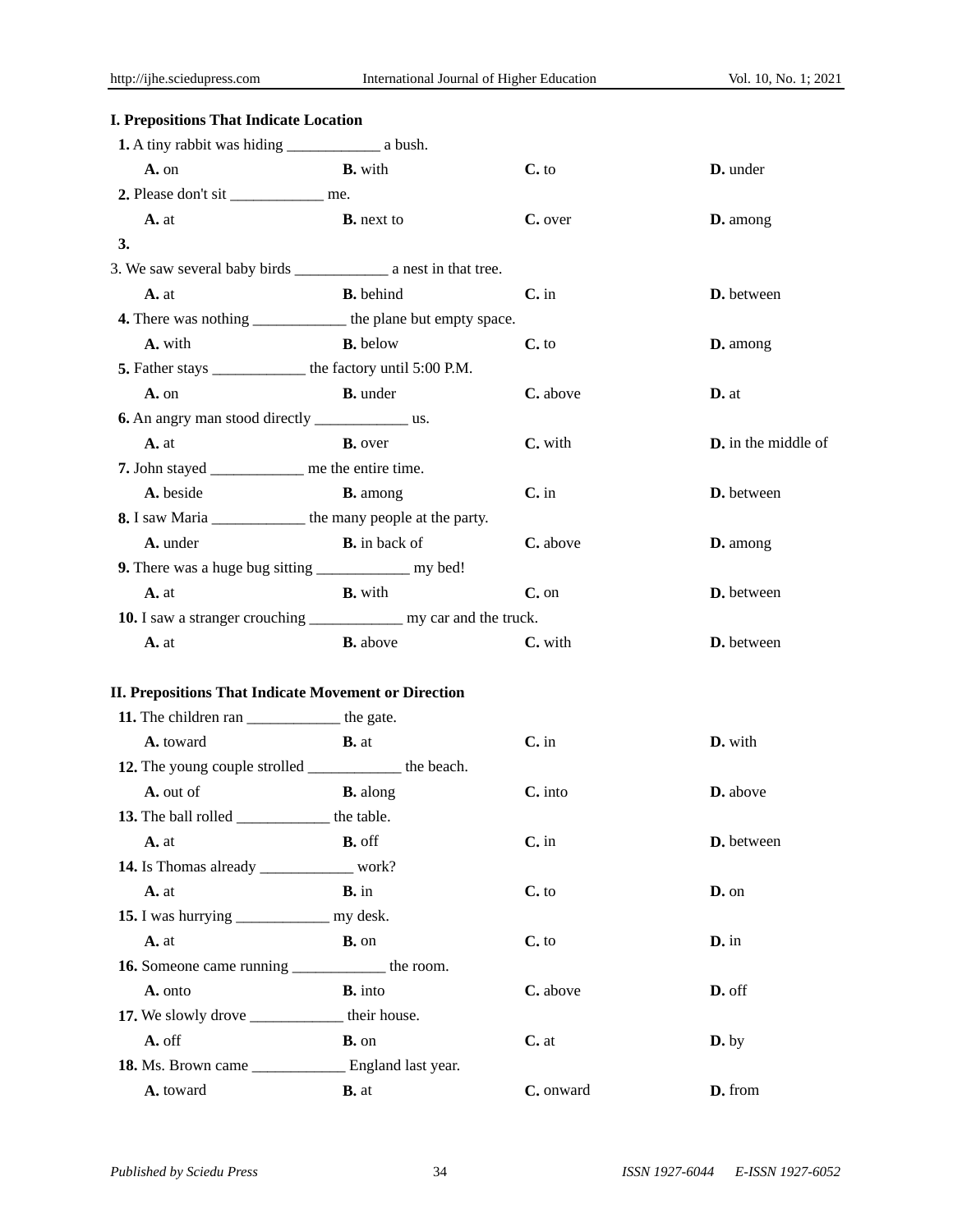| 19. The poor girl fell ______________ bed.                          |                        |                |                  |
|---------------------------------------------------------------------|------------------------|----------------|------------------|
| A. out of                                                           | <b>B.</b> onto         | C. under       | $D.$ by          |
| 20. I dropped the tools _______________ the box.                    |                        |                |                  |
| A. onward                                                           | <b>B.</b> into         | C. off         | D. from          |
| <b>III. Prepositions That Indicate Time</b>                         |                        |                |                  |
| 21. They left the theater ______________ the end of the film.       |                        |                |                  |
| A. on                                                               | <b>B.</b> to           | C. before      | D. until         |
| 22. I should be home ____________________ ten o'clock.              |                        |                |                  |
| A. on                                                               | <b>B.</b> during       | $C$ , by       | D. for           |
| 23. She only works _____________ nine to three.                     |                        |                |                  |
| A. from                                                             | <b>B.</b> during       | $C.$ at        | D. for           |
| 24. We always have a picnic ______________ the Fourth of July.      |                        |                |                  |
| $A$ . in                                                            | $B$ , to               | C. on          | D. from          |
| 25. Do you always eat lunch _________________ noon?                 |                        |                |                  |
| A. on                                                               | <b>B.</b> for          | C. since       | $D.$ at          |
| 26. Bill has been sad _________ his fortieth birthday.              |                        |                |                  |
| A. since                                                            | <b>B.</b> to           | $C.$ at        | D. for           |
| 27. Aunt Jane came to town ____________________ Carmen's big party. |                        |                |                  |
| A. to                                                               | <b>B.</b> for          | $C$ . in       | D. on            |
| 28. We do a lot of shopping ______________ the holiday season.      |                        |                |                  |
| A. to                                                               | <b>B.</b> during       | $C.$ by        | $D.$ on          |
|                                                                     |                        |                |                  |
| $A$ . to                                                            | <b>B.</b> on           | $C.$ at        | $D.$ in          |
| 30. I'm afraid that we'll have to wait ______________ tomorrow.     |                        |                |                  |
| A. until                                                            | <b>B.</b> at           | C. since       | $D.$ to          |
| <b>IV. Compound Prepositions</b>                                    |                        |                |                  |
| 31. Some men stood __________ the store.                            |                        |                |                  |
| A. out of                                                           | <b>B.</b> instead of   | C. in front of | $D.$ up to       |
| 32. ______________ the forecast, it's going to rain today.          |                        |                |                  |
| A. Out of                                                           | <b>B.</b> According to | C. By means of | D. Instead of    |
| 33. ____________ his remark, I just said, "Shame."                  |                        |                |                  |
| A. In reference to                                                  | <b>B.</b> Ahead of     | C. Instead of  | D. By way of     |
| 34. We stayed home______________ the power outage.                  |                        |                |                  |
| A. out of                                                           | <b>B.</b> by way of    | C. because of  | D. in regard to  |
| 35. Do you still live__________________ the shop?                   |                        |                |                  |
| A. with respect to                                                  | <b>B.</b> by way of    | C. in back of  | D. in regard to  |
|                                                                     |                        |                |                  |
| A. by way of                                                        | <b>B.</b> because of   | C. ahead of    | D. on account of |
|                                                                     | the driveway.          |                |                  |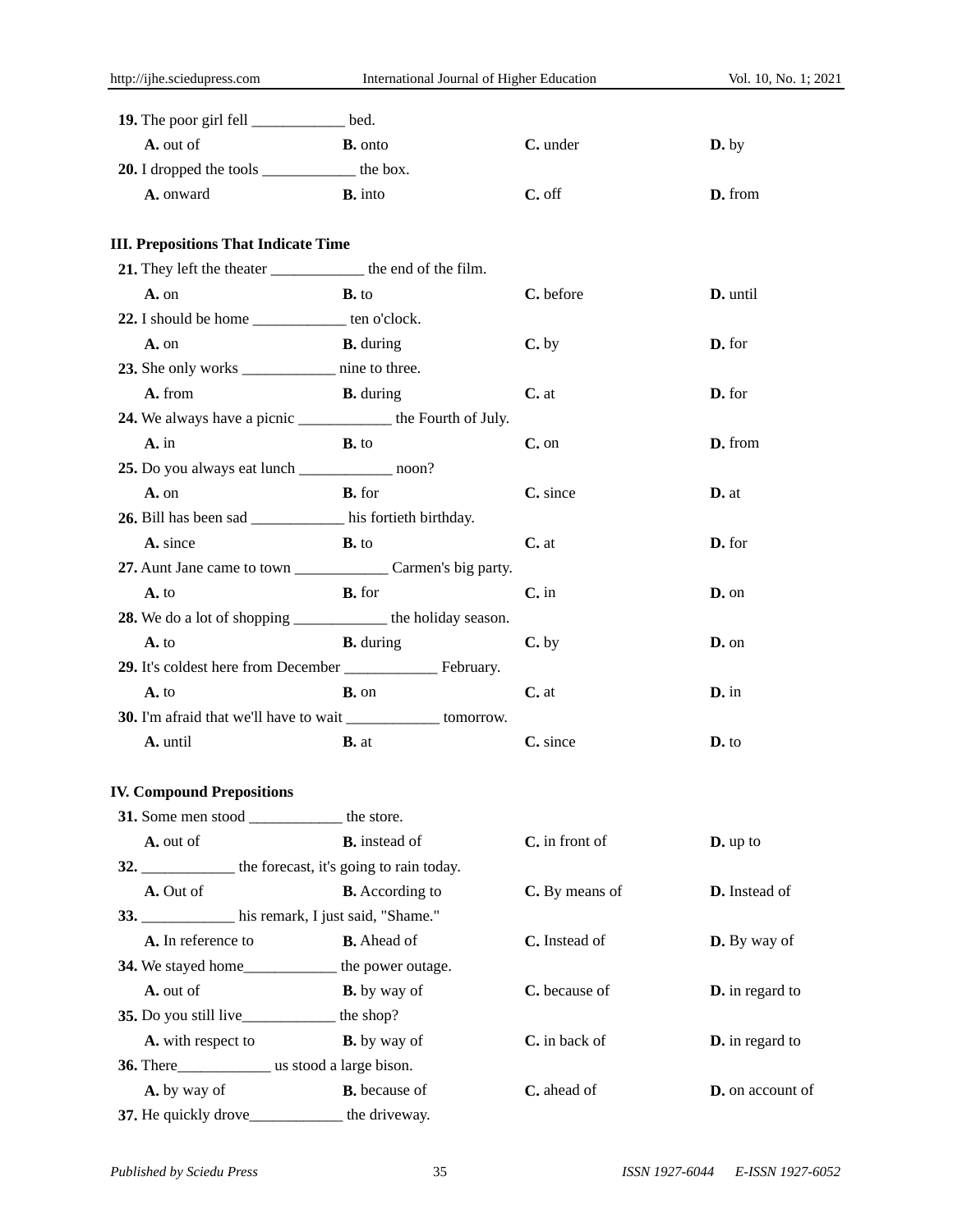| http://ijhe.sciedupress.com                                         | International Journal of Higher Education |                 | Vol. 10, No. 1; 2021 |  |
|---------------------------------------------------------------------|-------------------------------------------|-----------------|----------------------|--|
| <b>A.</b> by means of <b>B.</b> because of                          |                                           | C. out of       | D. apart from        |  |
| 38. I was too nervous to walk ______________ the president.         |                                           |                 |                      |  |
| <b>A.</b> with respect to <b>B.</b> in regard to                    |                                           | C. by way of    | $D.$ up to           |  |
|                                                                     |                                           |                 |                      |  |
| <b>A.</b> with respect to <b>B.</b> on account of                   |                                           | C. instead of   | D. by means of       |  |
| 40. She can't comment____________________ that matter.              |                                           |                 |                      |  |
| A. according to                                                     | <b>B.</b> by means of                     | $C$ . up to     | D. in regard to      |  |
| V. Prepositions That Combine with Other Words                       |                                           |                 |                      |  |
| 41. The strange woman was an<br><u>equal</u> agent.                 |                                           |                 |                      |  |
| <b>A.</b> upheaval <b>B.</b> bygone                                 |                                           | C. downstairs   | D. undercover        |  |
| <b>42.</b> The newly elected governor is a(n) _____________ person. |                                           |                 |                      |  |
| A. downstairs                                                       | <b>B.</b> upstanding                      | C. ingrown      | D. bygone            |  |
| 43. She her voice with the anger she felt.                          |                                           |                 |                      |  |
| A. intoned                                                          | <b>B.</b> upset                           | C. underwent    | D. ingrown           |  |
| 44. They decided to go ________________ for dinner.                 |                                           |                 |                      |  |
| A. uptown                                                           | <b>B.</b> ingrown                         | C. by and large | D. uphill            |  |
| 45. Did you follow our club's _________?                            |                                           |                 |                      |  |
| A. bylaws                                                           | <b>B.</b> outlook                         | C. bylaws       | <b>D.</b> insight    |  |
| 46. Her views just aren't ____________.                             |                                           |                 |                      |  |
| <b>A.</b> uphill                                                    | <b>B.</b> up-to-date                      | C. down-and-out | D. underage          |  |
| 47. The hikers followed the creek ___________.                      |                                           |                 |                      |  |
| A. up-country <b>B.</b> downstairs                                  |                                           | C. by and by    | D. up-country        |  |
| <b>48.</b> The old man didn't want to _______________ his wife.     |                                           |                 |                      |  |
| A. outline                                                          | <b>B.</b> outlive                         | C. outlook      | D. up-country        |  |
|                                                                     |                                           |                 |                      |  |
| A. up-country                                                       | <b>B.</b> upheld                          | C. underwent    | D. installed         |  |
|                                                                     |                                           |                 |                      |  |
| A. downcast                                                         | <b>B.</b> bygone                          | C. upstanding   | D. outlook           |  |
| VI. Words That Require a Specific Preposition                       |                                           |                 |                      |  |
| 51. I began to beg my father ______________ more money.             |                                           |                 |                      |  |
| A. for                                                              | <b>B.</b> off                             | C. about        | $\mathbf{D}$ . of    |  |
|                                                                     |                                           |                 |                      |  |
| A. to                                                               | <b>B.</b> on                              | C. for          | $\mathbf{D}$ , by    |  |
| 53. Juanita also _____________ to our club now.                     |                                           |                 |                      |  |
| A. wishes                                                           | <b>B.</b> gives                           | C. depends      | D. belongs           |  |
| 54. Don't you want to ____________________ for a little help?       |                                           |                 |                      |  |
| A. care                                                             | <b>B.</b> wish                            | C. watch        | D. ask               |  |
| 55. I never stop worrying _______________ my daughter.              |                                           |                 |                      |  |
| A. of                                                               | <b>B.</b> about                           | C. for          | D. to                |  |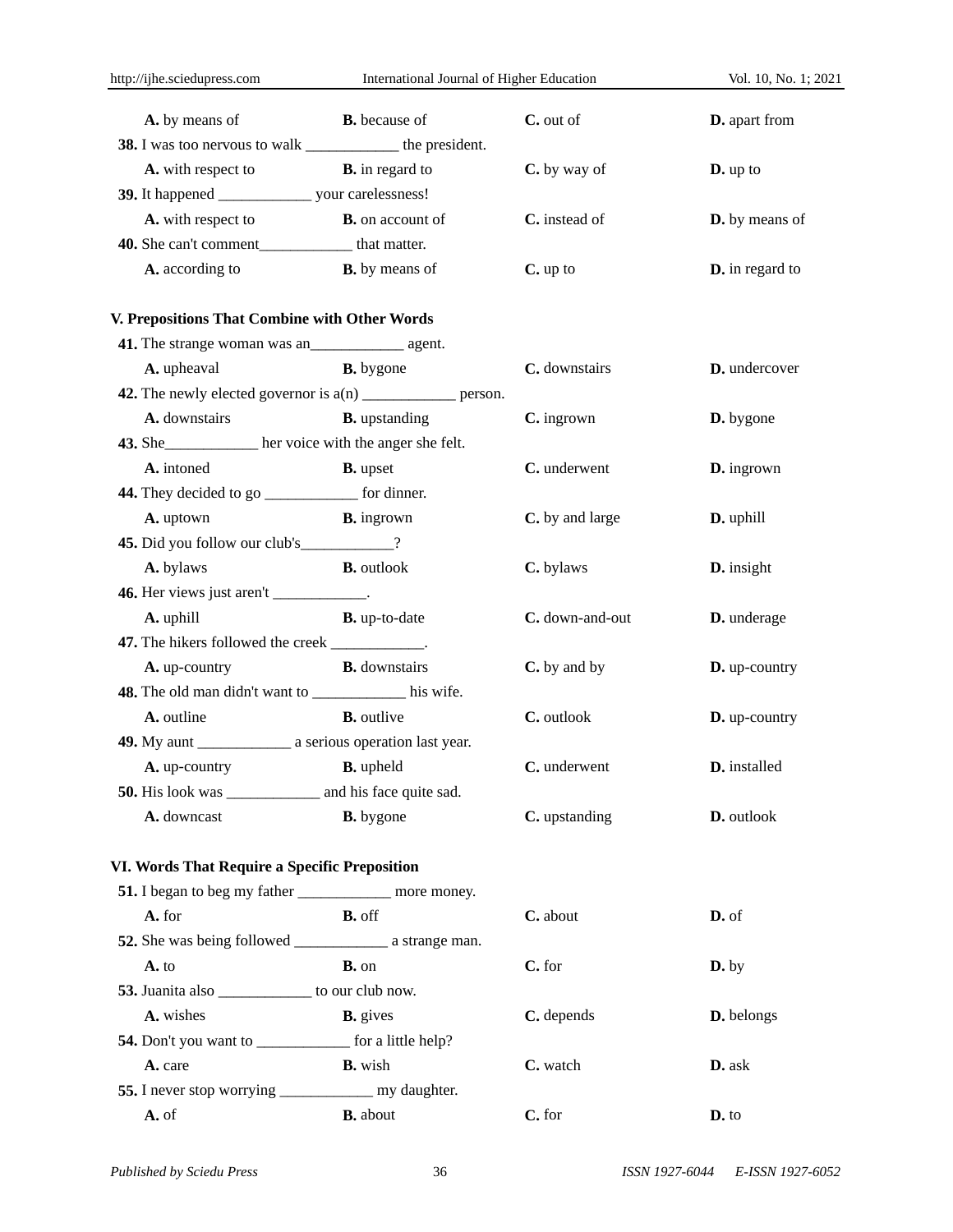| <b>56.</b> I really care ____________ her. I'm in love.       |                                                                       |                   |                      |
|---------------------------------------------------------------|-----------------------------------------------------------------------|-------------------|----------------------|
| A. for                                                        | B. to                                                                 | $C.$ by           | $D. at$              |
|                                                               |                                                                       |                   |                      |
| $A$ . in                                                      | <b>B.</b> for                                                         | $C$ . at          | $D$ , to             |
|                                                               | <b>58.</b> It's difficult for them to forget _______________ the war. |                   |                      |
| $A.$ on                                                       | B. of                                                                 | $C.$ up           | D. about             |
|                                                               |                                                                       |                   |                      |
| A. hope                                                       | <b>B.</b> rely                                                        | C. plead          | D. stay              |
| <b>60.</b> I ________________ for a good night's sleep.       |                                                                       |                   |                      |
| A. dream                                                      | <b>B.</b> walk                                                        | $C.$ long         | D. plead             |
| <b>VII. Prepositions and Phrasal Verbs</b>                    |                                                                       |                   |                      |
| <b>61.</b> It's cold. The heat <u>examenes probably off</u> . |                                                                       |                   |                      |
| A. is                                                         | <b>B.</b> on                                                          | C. are            | D. ask               |
| 62. If you ask ____________, you'll get his address.          |                                                                       |                   |                      |
| A. out                                                        | <b>B.</b> around                                                      | C. with           | $D$ , to             |
|                                                               | <b>63.</b> The old woman was _______________ something again.         |                   |                      |
| A. up to                                                      | <b>B.</b> onto                                                        | C. about          | $D.$ into            |
|                                                               |                                                                       |                   |                      |
| A. look                                                       | <b>B.</b> be                                                          | C. ask            | D. out of            |
|                                                               | 65. The scientist knew she was ________________ something.            |                   |                      |
| $A$ . in                                                      | <b>B.</b> onto                                                        | C. out of         | $D. up$              |
| 66. My lawyer won't be ______________ until noon.             |                                                                       |                   |                      |
| A. off                                                        | <b>B.</b> out of sight                                                | $C.$ on           | $\mathbf{D}$ , in    |
| 67. Your parents are so up-to-date and ___________.           |                                                                       |                   |                      |
| A. with it                                                    | <b>B.</b> around                                                      | C. onto something | $\mathbf{D}$ , in it |
|                                                               |                                                                       |                   |                      |
| A. up to something                                            | $B. to$                                                               | $C.$ on           | D. out               |
| <b>69.</b> The detective believed she was up ____________.    |                                                                       |                   |                      |
| A. and around                                                 | <b>B.</b> with it                                                     | C. off            | D. to no good        |
|                                                               |                                                                       | again.            |                      |
| A. on                                                         | B. onto                                                               | C. off            | $D.$ to              |
| <b>VIII. Phrasal Verbs as Participles</b>                     |                                                                       |                   |                      |
| 71. Jim came through _______________ me again.                |                                                                       |                   |                      |
| A. on                                                         | $B.$ up                                                               | C. with           | D. for               |
|                                                               |                                                                       |                   |                      |
| A. at                                                         | <b>B.</b> with                                                        | C. back           | $D.$ to              |
|                                                               | 73. The drowsy woman came _____________ very slowly.                  |                   |                      |
| A. at                                                         | B. onto                                                               | C. up with        | D. to                |
|                                                               |                                                                       |                   |                      |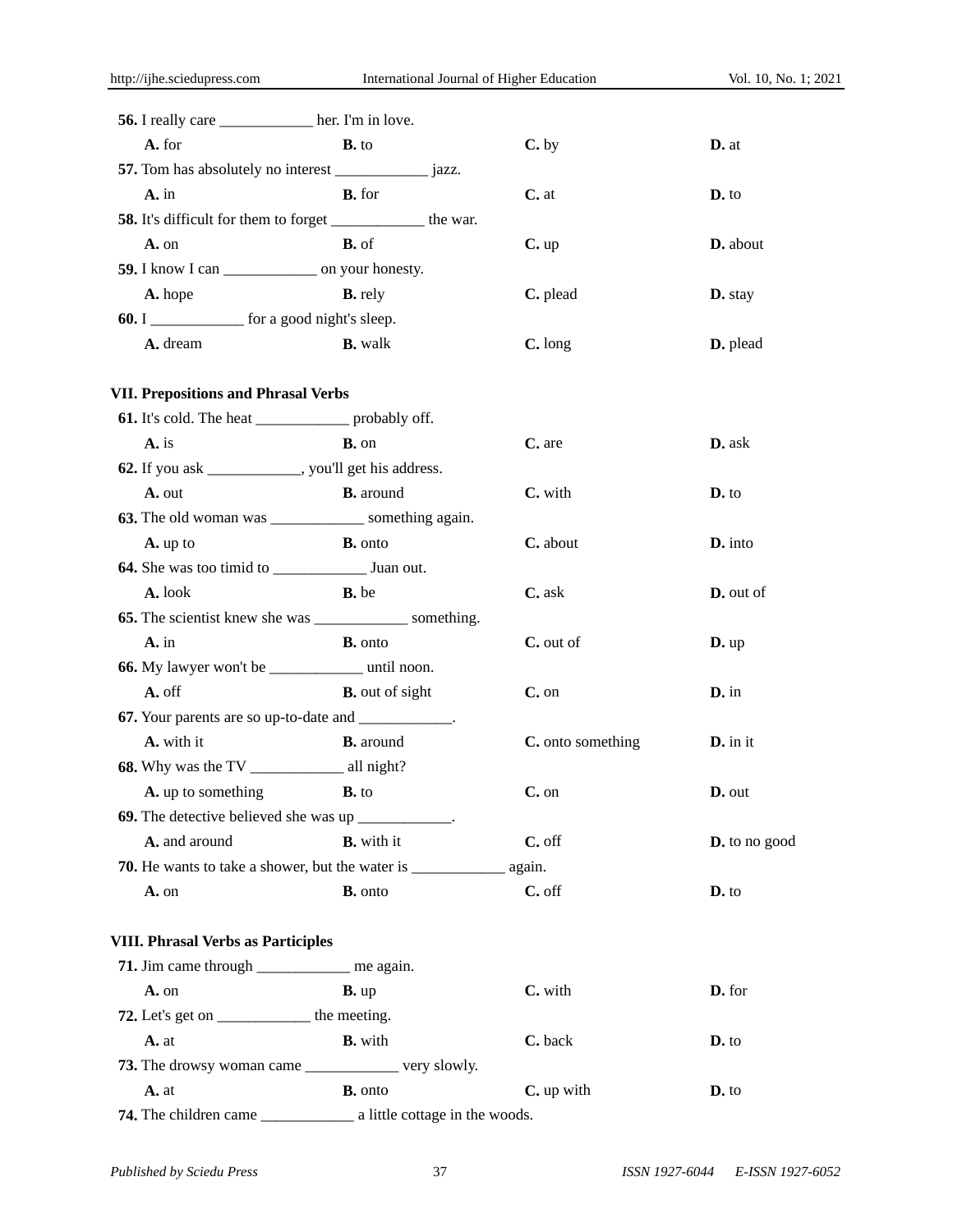| A. upon           | <b>B.</b> at                                                    | $C.$ off      | $\mathbf{D}$ , off      |
|-------------------|-----------------------------------------------------------------|---------------|-------------------------|
|                   |                                                                 |               |                         |
| A. off at         | <b>B.</b>                                                       | C. back at    | $\mathbf{D}$ , into it  |
|                   | <b>76.</b> Ms. Brown _________________ with a wonderful slogan. |               |                         |
| A. comes to       | <b>B.</b> came at                                               | $C$ . came up | <b>D.</b> has come upon |
|                   | 77. Hurry! You're _________________ behind in your work.        |               |                         |
| A. getting        | <b>B.</b> got                                                   | $C.$ pushing  | <b>D.</b> coming        |
|                   |                                                                 |               |                         |
| A. back up        | <b>B.</b> behind in                                             | $C$ , in on   | <b>D.</b> on with       |
|                   |                                                                 |               |                         |
| <b>A.</b> up with | <b>B.</b> into it                                               | C. back at    | <b>D.</b> on with       |
|                   |                                                                 |               |                         |
| <b>A.</b> up with | <b>B.</b> on with                                               | C. on with    | <b>D.</b> back at       |

## **IX. Cloze-Test**

*Read the following story and fill in each gap with the most suitable preposition in the box.*

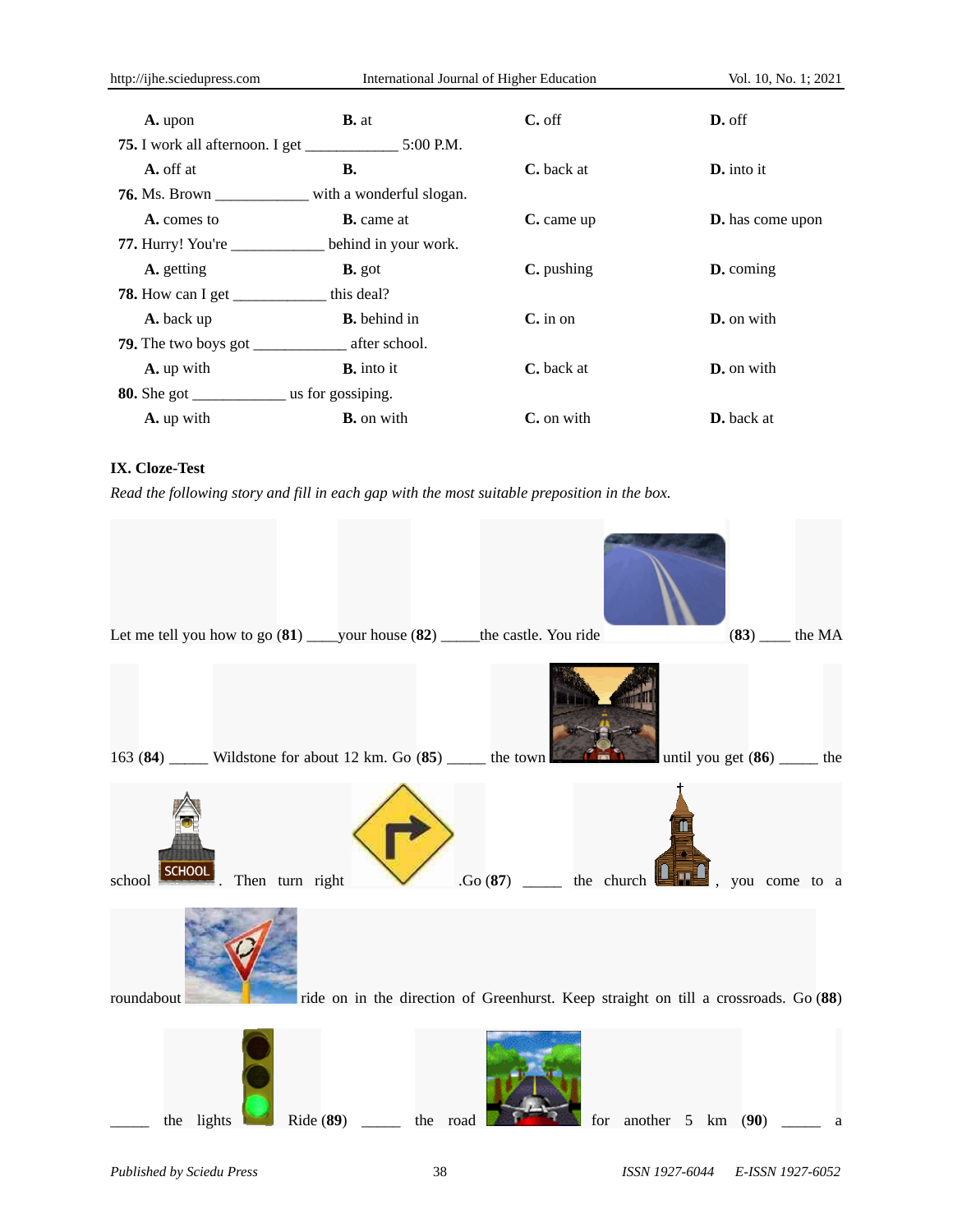

8 pm. Don't be late.

#### **IX. Participial Prepositions**

*Rewrite each sentence changing the italicized preposition to a participial preposition.*

\_\_\_\_\_\_\_\_\_\_\_\_\_\_\_\_\_\_\_\_\_\_\_\_\_\_\_\_\_\_\_\_\_\_\_\_\_\_\_\_\_\_\_\_\_\_\_\_\_\_\_\_\_\_\_\_\_\_\_\_

\_\_\_\_\_\_\_\_\_\_\_\_\_\_\_\_\_\_\_\_\_\_\_\_\_\_\_\_\_\_\_\_\_\_\_\_\_\_\_\_\_\_\_\_\_\_\_\_\_\_\_\_\_\_\_\_\_\_\_\_

\_\_\_\_\_\_\_\_\_\_\_\_\_\_\_\_\_\_\_\_\_\_\_\_\_\_\_\_\_\_\_\_\_\_\_\_\_\_\_\_\_\_\_\_\_\_\_\_\_\_\_\_\_\_\_\_\_\_\_\_

\_\_\_\_\_\_\_\_\_\_\_\_\_\_\_\_\_\_\_\_\_\_\_\_\_\_\_\_\_\_\_\_\_\_\_\_\_\_\_\_\_\_\_\_\_\_\_\_\_\_\_\_\_\_\_\_\_\_\_\_

\_\_\_\_\_\_\_\_\_\_\_\_\_\_\_\_\_\_\_\_\_\_\_\_\_\_\_\_\_\_\_\_\_\_\_\_\_\_\_\_\_\_\_\_\_\_\_\_\_\_\_\_\_\_\_\_\_\_\_\_

**Example:** The group spent hours *on* this issue.

The group spent hours *considering* this issue.

**96.** We'll need to put in a lot of time *on* this problem.

**97.** I had a lot to tell *about* the crimes he had committed.

**98.** I wanted to speak to her *about* our future together.

**99.** Maria passed every test *except* the one in math.

**100.** The picnic will go on as planned *after* the rainstorm.

## **IV - Picture descriptions**

Choose one the following pictures and describe it in your own words.

#### **Picture A Picture B**